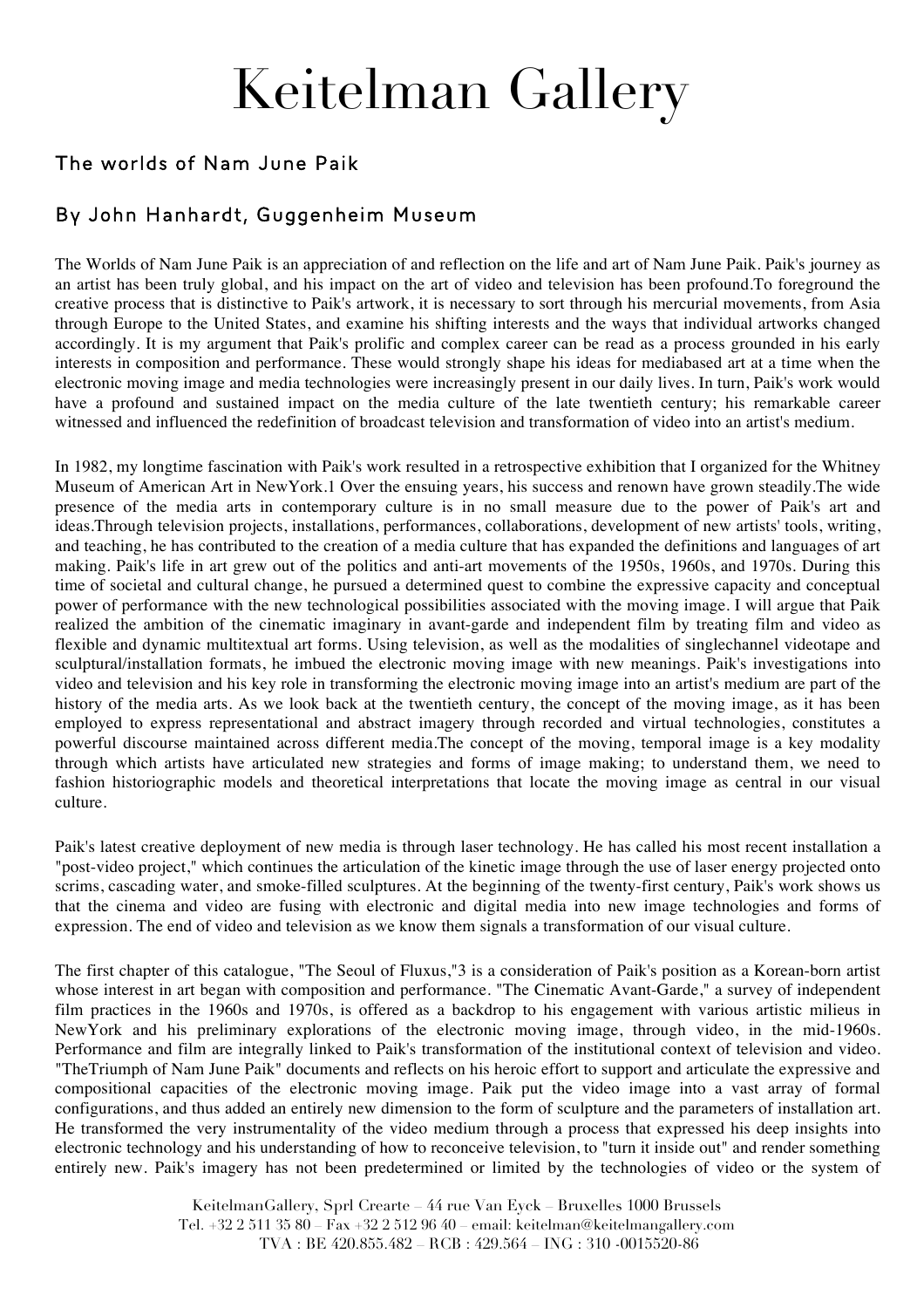## Keitelman Gallery

television. Rather, he altered the materiality and composition of the electronic image and its placement within a space and on television and, in the process, defined a new form of creative expression. Paik's understanding of the power of the moving image began as an intuitive perception of an emerging technology, which he seized upon and transformed. In addition to collaborating with a number of technicians such as Shuya Abe, Norman Ballard, and Horst Bauman to make new tools to rework the electronic image, Paik also incorporated sophisticated computer and digital technologies into his art to continue to refashion its content, visual vocabulary, and plastic forms.

This catalogue offers a set of exploratory observations. By clustering Paik's seminal artworks around key concepts and issues that define Paik's career and achievements, I hope to suggest the depth and complexity of his aesthetic project as he has sustained it.4 In addition, I have placed selections of Paik's writings throughout the catalogue to help illustrate these observations. The design of the catalogue, by J. Abbott Miller, offers a fresh view of Paik's art and career, much as the design of the exhibition within Frank Lloyd Wright's Modernist container sets new terms for looking at and engaging in the full range of Paik's art.Two site-specific laser-projection pieces dramatically transform the Guggenheim's rotunda: one laser projects a constantly moving display of shapes and forms onto the oculus of the skylight, while a second laser moves through a cascade of water falling from the top ramp to the rotunda floor, creating a dynamic visual display through the drops of falling water.These arresting laser installations can be viewed from multiple perspectives as the spectator walks along the ramp.The projections give expression to the dynamic dialogue between art and technology that is at the heart of Paik's contribution to art and culture.

On the rotunda floor, the artist has arranged one hundred television sets and monitors to distribute a pulsing display of his video imagery on multiple channels. Complementing these changing images are large screens installed on the sides of the rotunda, which visually link the monitors' glowing images on the ground floor to the laser projections on the oculus.

Along the ramps of the rotunda are Paik's seminal video installations including the large-scale pieces TV Garden (1974), Moon Is the Oldest TV (1965), and Video Fish (1975), which have been reconfigured by Paik to suit the unique exhibition spaces they occupy. Smaller-scale video sculptures are also installed on the ramps, including TV Chair (1968), Real Fish/Live Fish (1982), Video Buddha (1976), Swiss Clock (1988), Candle TV (1975), TV Crown (1965), and selections from Family of Robot (1986). One tower gallery will highlig tpieces from the 1950s and 1960s, which have been rediscovered and restored; early interactive video pieces including Magnet TV (1965), Participation TV (1963), and Footswitch TV (1988), accompanied by videotape and photographic documentation of original installations of this work; the Paik-Abe Video Synthesizer (1969) and documentation of video productions made with this early image processor; Fluxus objects, scores, posters, and videotape documentation of Fluxus performances that highlight this important aspect of Paik's career; and a tribute to Charlotte Moorman with her TV Cello (1971), as well as photographic and videotape documentation of her legendary performances.

Adjacent to this gallery is a single-channel screening room featuring Paik's videotapes and key collaborative works for global broadcast television, including the recently restored 9/23/69 Experiment with DavidAtwood (1969), Global Groove (1973), Good Morning, Mr. Orwell (1984), and Living with the Living Theatre (1989). In preparation for the exhibition, Stephen Vitiello of Electronic Arts Intermix was given access to the artist's personal video archive. In collaboration with Vidipax, Vitiello was able to restore a number of video and audiotapes which, until this exhibition, had been lost to public awareness. The High Gallery will feature Paik's latest laser sculptures developed in collaboration with Norman Ballard. Each of the three sculptures features a distinctive deployment of laser to evoke virtual spaces of moving light.

As the frontispiece for this introduction, I have chosen to reproduce a work from 1973 called A New Design for TV Chair. In it, Paik appropriated an image from a 1940s popular-science magazine that depicts the home viewer of the future watching television. Television had already become a monopolistic industry that was a conduit for advertising, a "communication" industry that operated on a one-way street of information. But in A New Design for TV Chair, Paik posited his own questions to project an alternative future for television:

> KeitelmanGallery, Sprl Crearte – 44 rue Van Eyck – Bruxelles 1000 Brussels Tel.  $+32.25113580$  Fax  $+32.25129640$  email: keitelman@keitelmangallery.com TVA : BE 420.855.482 – RCB : 429.564 – ING : 310 -0015520-86